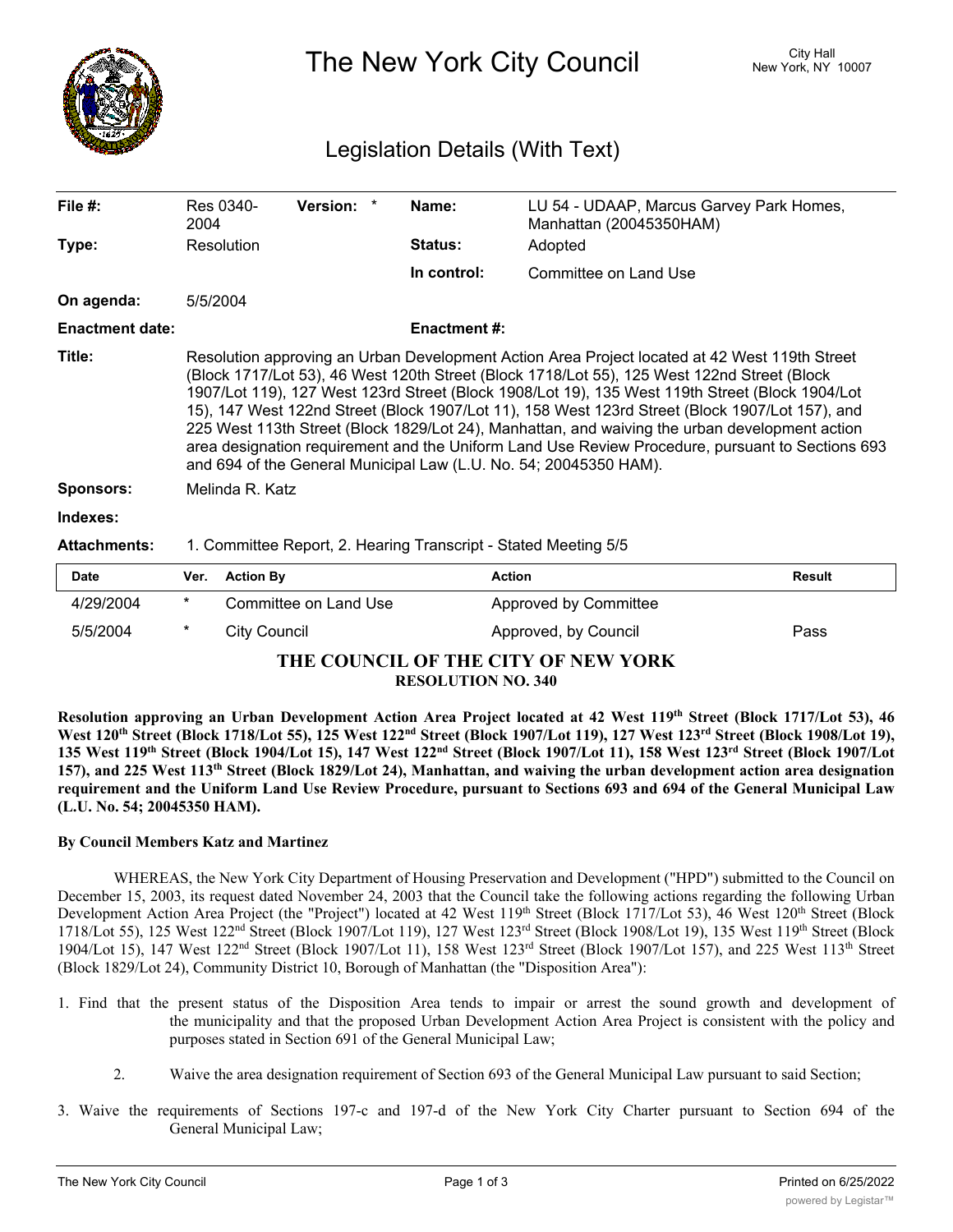## **File #:** Res 0340-2004, **Version:** \*

- 4. Approve the Project as an Urban Development Action Area Project pursuant to Section 694 of the General Municipal Law; and
- 5. Approve the exemption of the Project from real property taxes pursuant to Section 696 of the General Municipal Law (the "Tax Exemption").

WHEREAS, the Project is to be developed on land that is now a municipally-owned area as defined in Section 692 of the General Municipal Law, consists solely of the rehabilitation or conservation of existing private or multiple dwellings or the construction of one to four unit dwellings, and does not require any change in land use permitted under the New York City Zoning Resolution;

WHEREAS, upon due notice, the Council held a public hearing on the Project on April 27, 2004;

WHEREAS, the Council has considered the land use and financial implications and other policy issues relating to the Project;

RESOLVED:

The Council finds that the present status of the Disposition Area tends to impair or arrest the sound growth and development of the City of New York and that a designation of the Project as an urban development action area project is consistent with the policy and purposes stated in Section 691 of the General Municipal Law.

The Council waives the area designation requirement of the Disposition Area as an urban development action area under Section 693 of the General Municipal Law.

The Council waives the requirements of Sections 197-c and 197-d of the New York City Charter pursuant to Section 694 of the General Municipal Law.

The Council approves the Project as an urban development action area project pursuant to Section 694 of the General Municipal Law.

The Project shall be developed in a manner consistent with the Project Summary that HPD has submitted to the Council, a copy of which is attached hereto.

The exemption of the Project from real property taxes pursuant to Section 696 of the General Municipal Law is approved as follows:

- a. All of the value of the buildings, structures, and other improvements situated on the Disposition Area shall be exempt from local and municipal taxes, other than assessments for local improvements and land value, for a period of ten years commencing on the date of the conveyance of the Disposition Area to the Sponsor.
- b. The partial tax exemption granted hereunder shall terminate with respect to all or any portion of the Disposition Area if the Department of Housing Preservation and Development determines that such real property has not been, or is not being, developed, used, and/or operated in compliance with the requirements of all applicable agreements made by the Sponsor or the owner of such real property with, or for the benefit of, the City of New York. The Department of Housing Preservation and Development shall deliver written notice of any such determination of noncompliance to the owner of such real property and all mortgagees of record, which notice shall provide for an opportunity to cure of not less than ninety (90) days. If the noncompliance specified in such notice is not cured within the time period specified therein, the partial tax exemption granted hereunder shall prospectively terminate with respect to the real property specified therein.

 $\mathcal{L}_\text{max}$